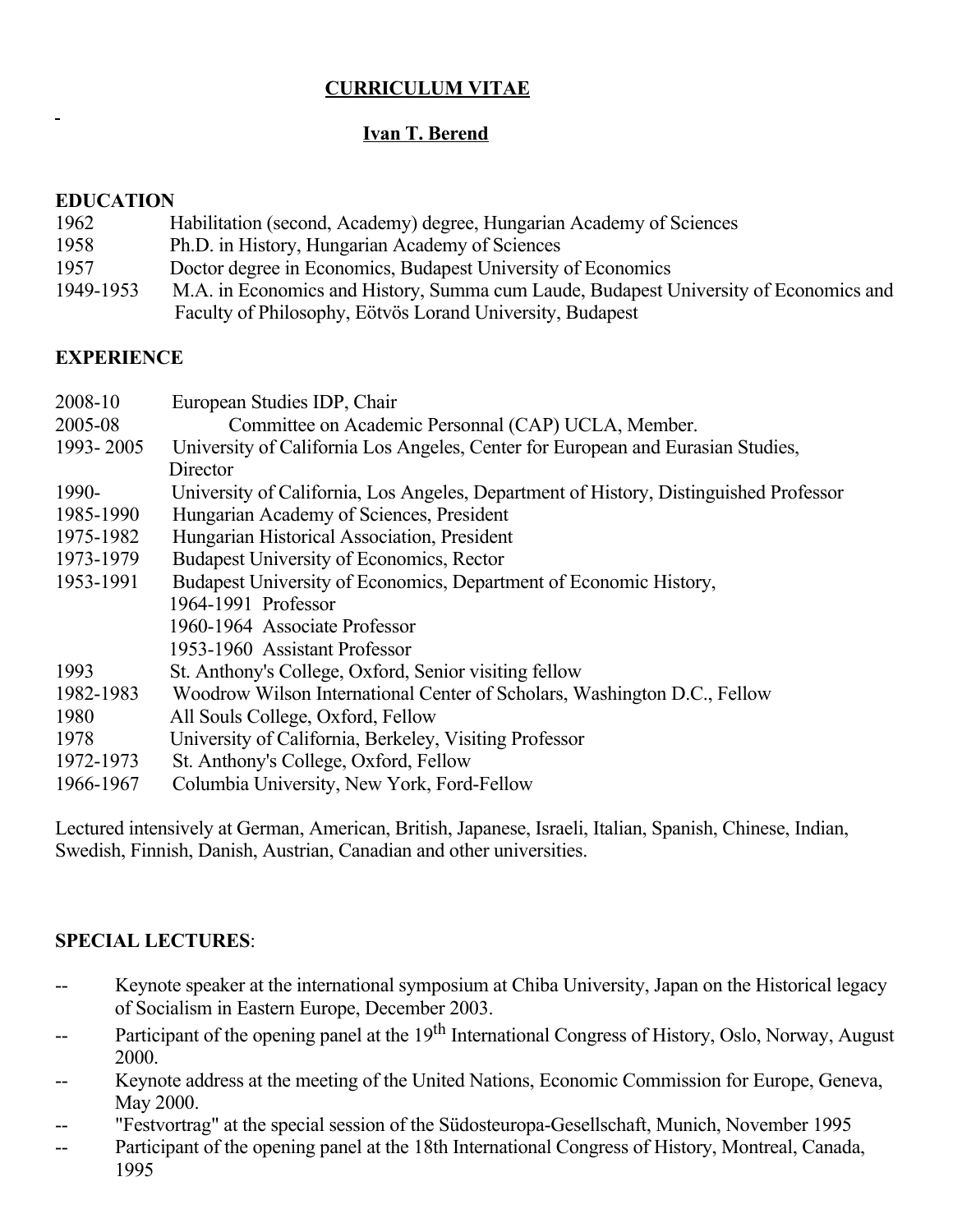- -- Suntory-Toyota Lecture at the London School of Economics, 1993
- Guest Speaker at the World Economic Forum, Davos, Switzerland, 1991
- Guest Speaker at the World Economic Forum, Davos, Switzerland, 1990
- Central Lecture of the General Assembly of the Royal Belgien Academy of Sciences in 1990
- Opening lecture of the festive General Assembly of the Austrian Academy of Sciences in 1990
- Panglaykim Memorial Lecture in Djakarta in 1990
- Ellen MacArthur Lectures at Cambridge University, Britain, 1984

## INTERNATIONAL ACADEMIC ACTIVITIES

19952000 International Committee of Historical Sciences, President,

1990-95 First Vice President

2000-05 "member conseiller" of the Bureau

1988-1990 George Soros-Hungarian Academy Foundation, Co-Chairman

1986-1994 International Economic History Association, Vice-President

1987 Institute of East-West Studies, New York

1987-1990 Co-Chairman of the Board of Directors

1990-1994 Director

1994 Honorary Chairman Emeritus

## **HONORS**

2000 Südosteuropa-Gesellschaft, Germany, Jirasek Gold Medal for life achievement in the research of Central and Eastern European history

- 1996 Honorary member of the Portuguese Association of International Relations
- 1995 Honorary doctor of Janus Pannonius University, Hungary
- 1990 Honorary doctor of Glasgow University
- 1989 Corresponding member of the British Academy
- 1989 Corresponding member of the Austrian Academy
- 1989 Corresponding member of the Sudosteuropa-Gesellschaft
- 1989 Member of the Academia Europaea
- 1988 Honorary member of the Czechoslovak Academy of Sciences
- 1988 Honorary member of the Bulgarian Academy of Sciences
- 1986 Member of the European Academy of Arts, Sciences and Humanities
- 1984 Honorary doctor of St. John's University, New York
- 1980 Corresponding member of the Royal Historical Society
- 1973 Member of the Hungarian Academy of Sciences

(corresponding,1973; full member,1979)

## RESEARCH FIELD

1920th centuries, social and economic history of Europe, including contemporary Europe; Central and Eastern Europe; economic modernization, problems of European backwardness; complex economic, social, ideological, and cultural - history of Central and Eastern Europe in the 19<sup>th</sup>-20th Century; post-World War II economic problems of Central and Eastern Europe; social, economic and political problems of the region. Transition from state socialism to capitalism.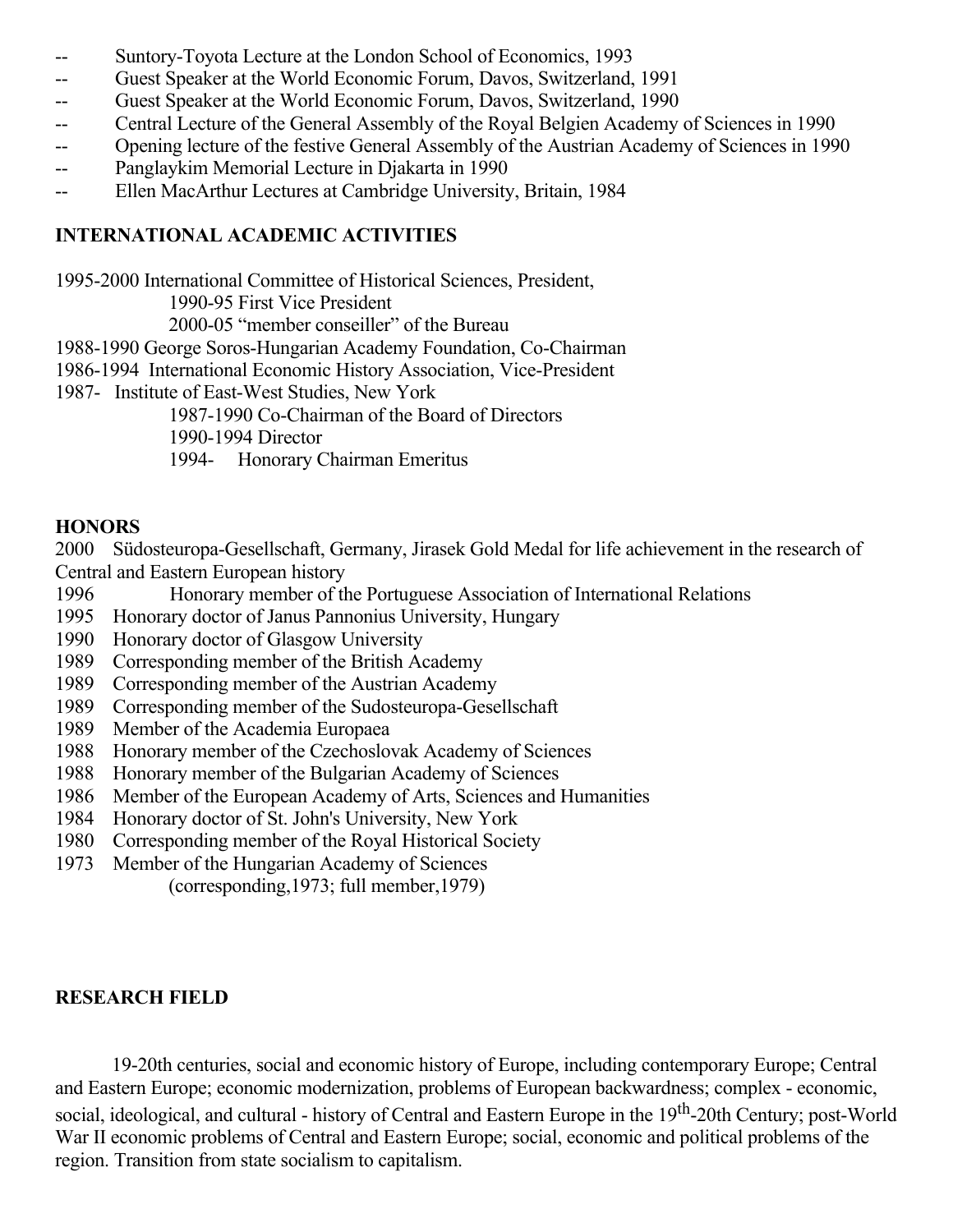### **OTHERS**

- -- Advisory Body of the Hungarian Government, 2005-10, member
- Consultant, US State Department (occasionally: 1996; 2004)
- -- From the mid-sixties involved in economic reform work in Hungary and served in different advisory bodies.
- Head of the working committee on transition toward market economy in Hungary (1988-89).
- -- President of the Advisory Body of the Prime Minister of Hungary (1989-90)
- -- Member of the Blue Ribbon Commission on privatization and marketization of Hungary (1989-93).

### MAIN PUBLICATIONS

From 1955 published 28 books (12 of them by American, British, Italian and Japanese publishers) and more than 120 studies (partly in British, American, Italian, French, German, Israeli, Belgian, Greek, Russian periodicals), some of them with co-author (George Ránki, marked with an \*).

Europe Since 1980, Cambridge: Cambridge University Press, 2010.

History in My Life. A Memoir in Three Areas, Budapest: Central European University Press, 2009.

From the Soviet Bloc to the European Union. The Economic and Sociel Transformation of Central and Eastern Europe Since 1973, Cambridge: Cambridge University Press, 2009.

An Economic History of 20<sup>th</sup> Century Europe. Economic Regimes from the Laissez-Faire to Globalization, Cambridge: Cambridge University Press, 2006. Paperback edition 2006, French, Italian, Turkish, Korean, Greek, Serb, Croat, Hungarian editions 2008-10.

History Derailed: Central and Eastern Europe in the 'Long' 19<sup>th</sup> Century, Berkeley-Los Angeles; University of California Press, 2003. Paperback edition, 2005. Hungarian edition 2009.

Studies on Central and Eastern Europe in the 20<sup>th</sup> Century: Regional Crises and the Case of Hungary, Aldershot, Hampshire: Ashgate. 2002.\*

Evolution of the Hungarian Economy 1848-1998. Boulder, Col.: Social Science Monographs. 2001. (With Tamás Csató)

Decades of Crisis: Central and Eastern Europe Before World War II. Berkeley-Los Angeles: University of California Press, 1998. Paperback edition, spring 2001. Hungarian edition, 2000.

Long-Term Structural Changes in Transforming Central and Eastern Europe, (Edited and with an introductory study), München: Südosteuropa-Gesellschaft, 1997.

Central and Eastern Europe 1944-1993: Detour from the Periphery to the Periphery, Cambridge: Cambridge University Press, 1996. Paperback edition, 1998, Electronic edition, 1999. Hungarian edition, 1998.

Transition to a Market Economy at the End of the 20th Century, (Edited, and with an introductory study: "End of Century Global Transition to a Market Economy: Laissez-Faire on the Peripheries?"), München: Südosteuropa-Gesellschaft, 1994. (Brazilian edition: 1998)